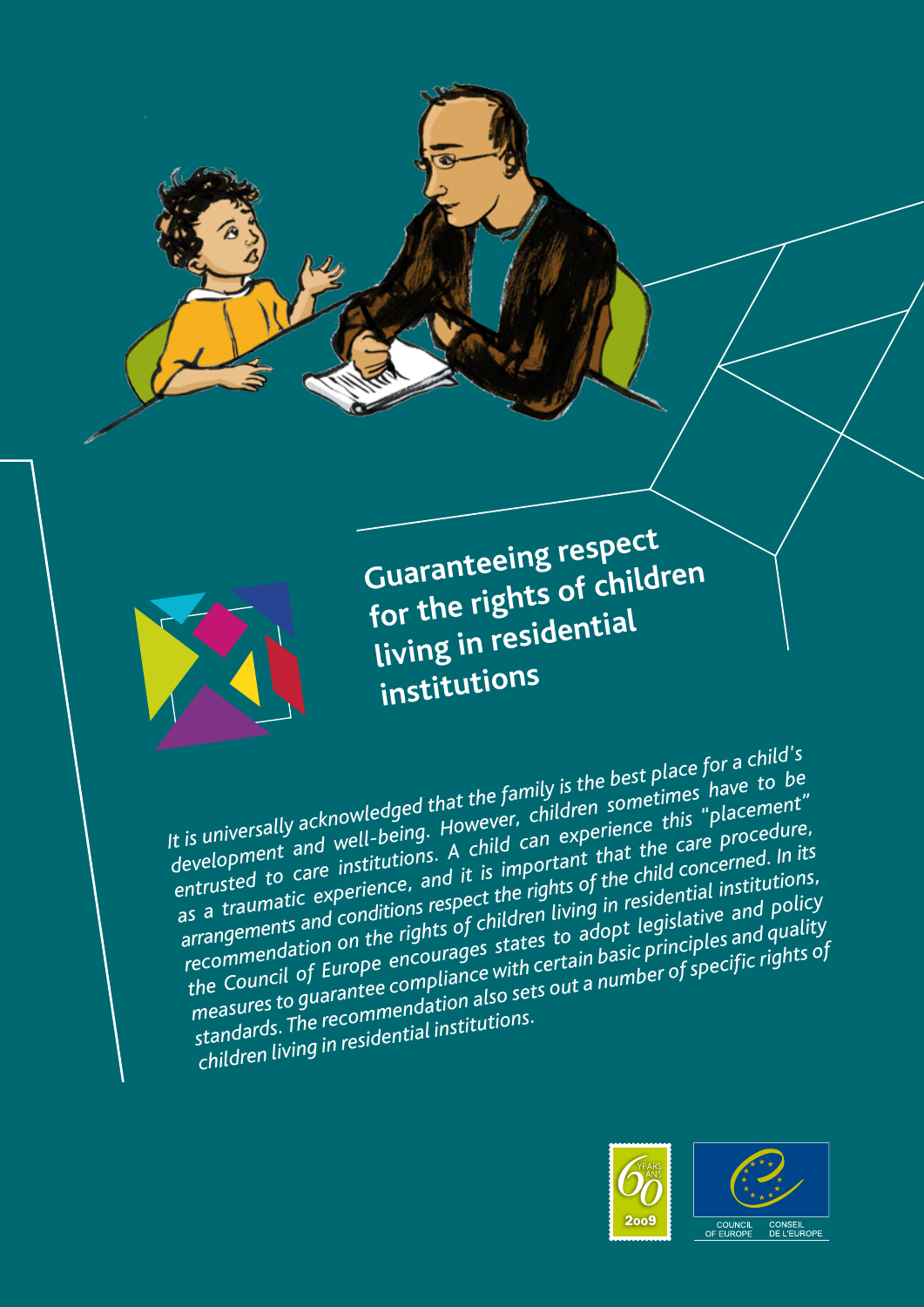#### **Basic principles to be observed**

- Placement must be an exceptional measure taken with the child's best interests in  $\blacktriangleright$ mind following a multidisciplinary assessment.
- Placement must not last longer than necessary and must have as its primary objective the best interests of the child and his or her successful social integration or reintegration as soon as possible. Placement should be subject to periodic review.
- A child leaving care should be entitled to an assessment of his or her needs and to appropriate after-care support with a view to ensuring his or her reintegration in the family and in society.
- The care procedure, arrangements and conditions should guarantee the rights of the child, not least the right to be consulted and the right not to be discriminated against.
- $\triangleright$  Any disciplinary or supervisory measures applied in residential institutions should have their basis in official regulations and approved standards.
- Where possible, preventive support measures for children and families, tailored to their specific needs, should be implemented. The child's family should be involved in the planning and organisation of the placement and receive the necessary support to permit the harmonious reintegration of the child in the family and in society.

## **Specific rights to be upheld**

The United Nations Convention on the Rights of the Child of 1989 naturally affords protection to children living in residential institutions. However, these children have specific needs which justify the reiteration of certain rights and the definition of others more specific to their situation.

All children placed in residential institutions have the following rights, in particular:

- $\triangleright$  that the care decision, procedure, arrangement and conditions should comply with the principles set out above;
- the right to their identity, to equal opportunities and to respect for their ethnic, religious, cultural, social and linguistic background;
- the right to be placed together with siblings and to maintain regular contact with their families and other key people in their lives;
- $\blacktriangleright$  the right to good quality health care;
- access to all kinds of education and vocational training under the same conditions as apply to other children;
- $\triangleright$  the right to be prepared for active, responsible citizenship through play, sport, cultural activities and increasing responsibilities;
- the right to participate in decisions concerning them and to be informed of their rights and the residential institution's rules in a manner suited to their age;
- **P** respect for their human dignity and physical integrity, in particular the right to humane, non-degrading living conditions and a non-violent upbringing, including protection against corporal punishment and all forms of abuse;
- the right to privacy, including access to a person they trust and to a body competent to provide them with confidential advice on their rights;
- the right to assert their fundamental rights before an identifiable, impartial, independent body.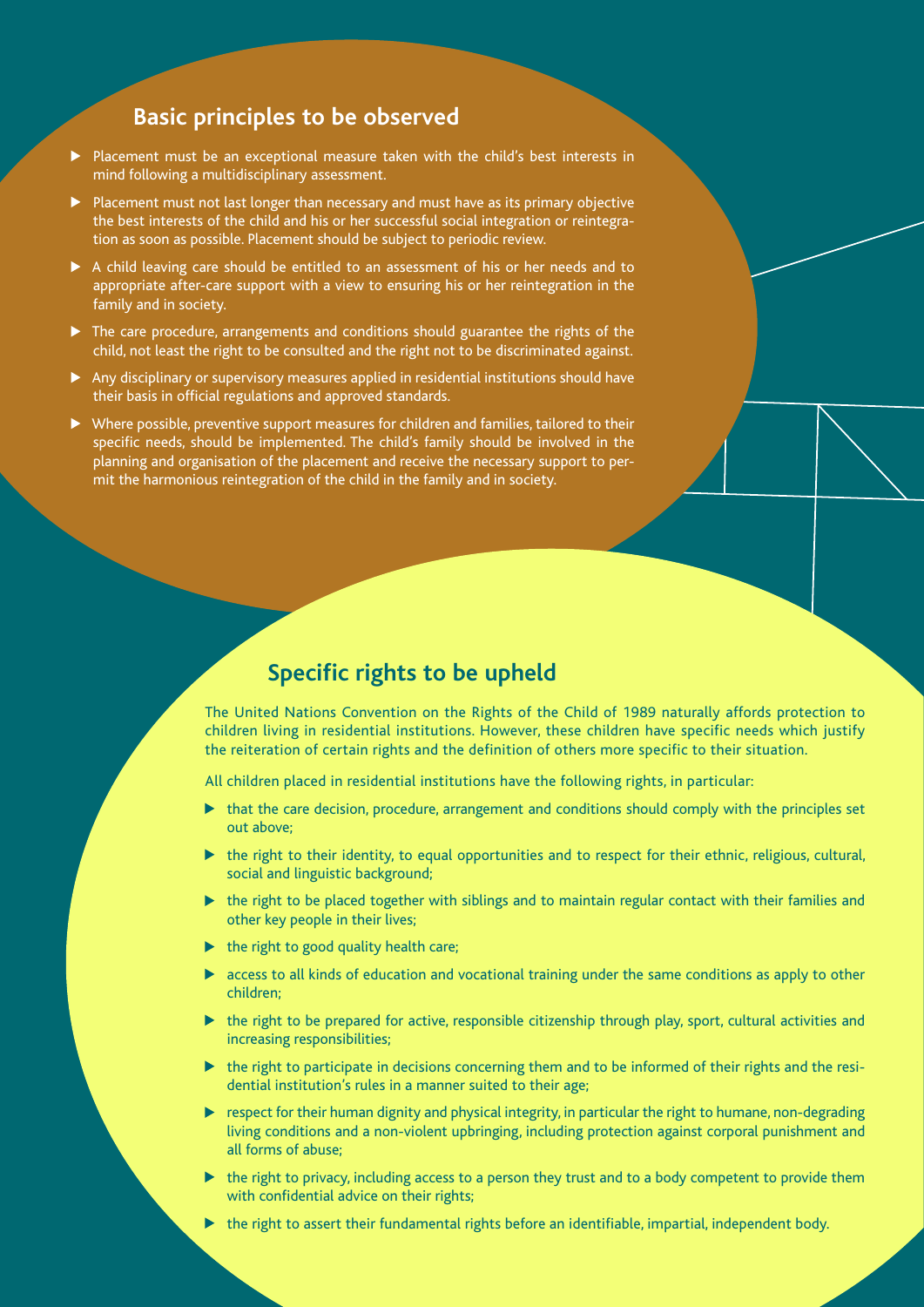

### **Quality standards to be met**

- $\blacktriangleright$  All childcare institutions should be duly accredited and registered by a competent public authority. Institutions run by religious organisations and NGOs can also have an important role in caring for children provided they are accredited, registered and inspected by the public authorities.
- The care institution should as far as possible be located close to the child's home environment to facilitate regular contact between the child and his or her parents.
- An individual care plan should be drawn up based on the child's capacities, abilities and autonomy, with a view to preparing him or her for a future life outside the institution.
- Conditions inside the institution should be organised so as to ensure the child's best possible mental, emotional and physical development. Small, family-style living units should be encouraged. A diversified, competent, stable staff is important. Teams should be multidisciplinary, have sufficient resources and comply with a code of ethics describing standards of practice consistent with the United Nations Convention on the Rights of the Child.
- $\triangleright$  An effective system for the monitoring and external control of care institutions should be established in the light of these standards. Any breach of children's rights should be sanctioned in accordance with appropriate, effective procedures.